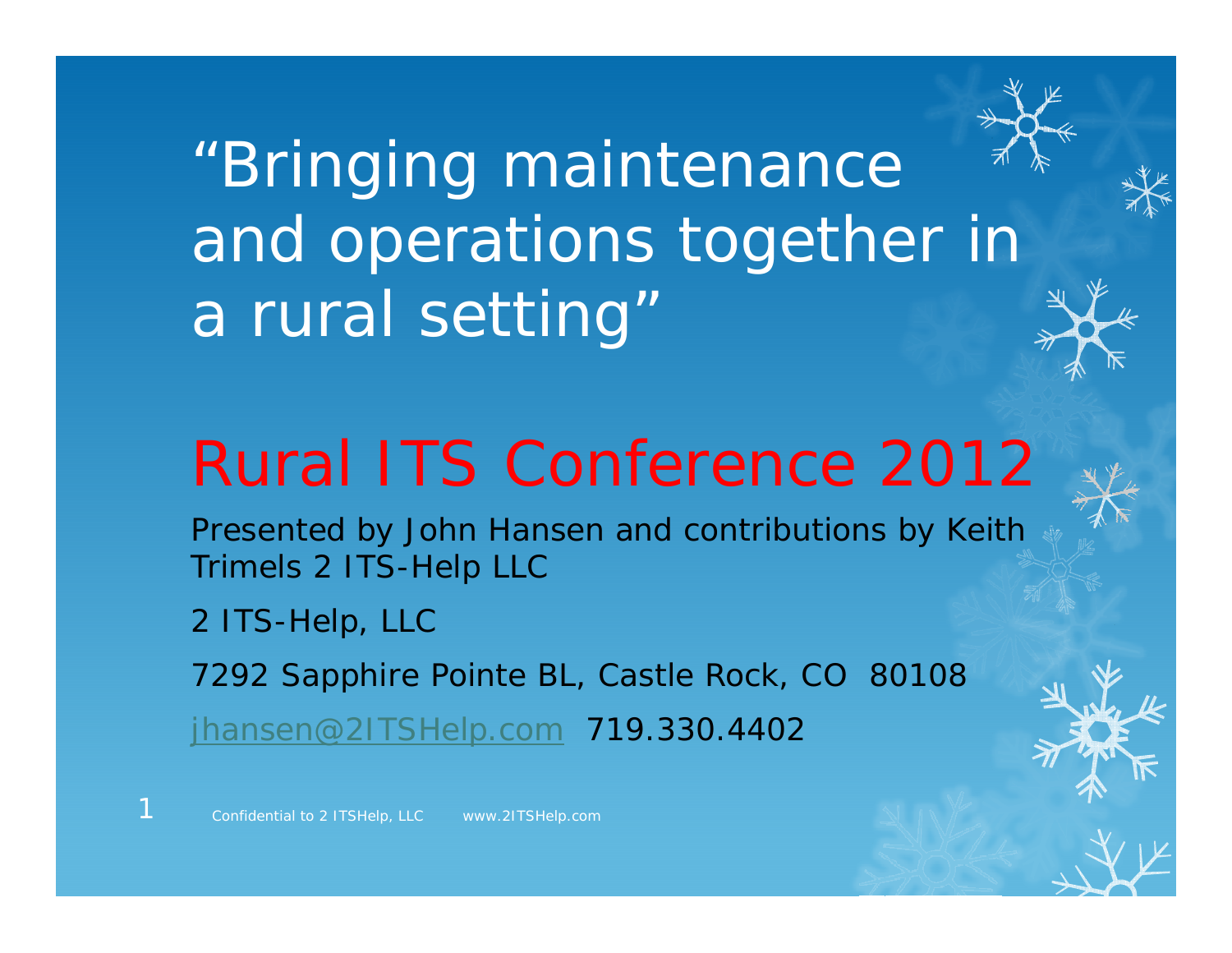## QUESTION: Is it possible to predict when and where an accident will

occur?



 $\overline{2}$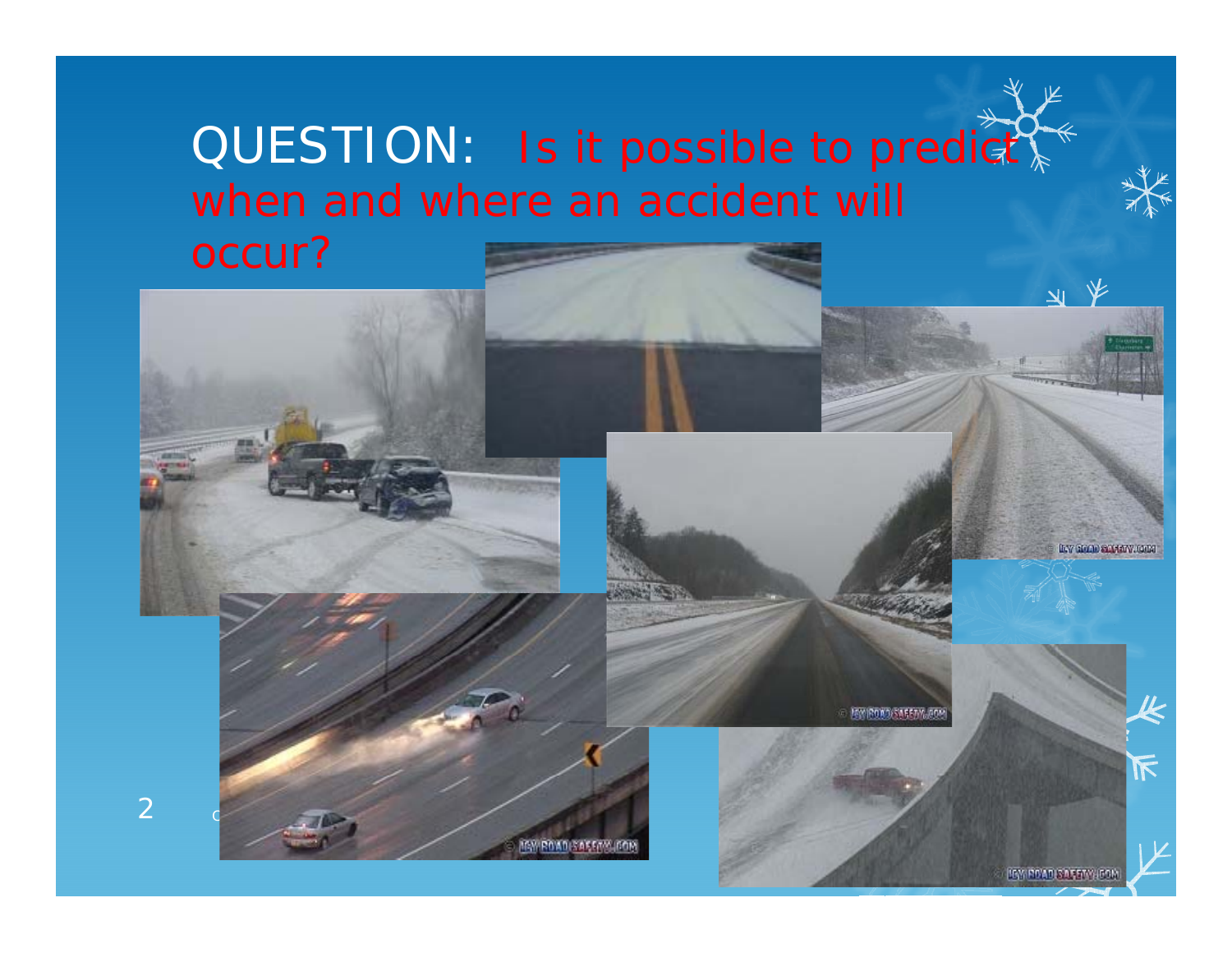# Presentation:

- •Operations and Maintenance - coming together
- • RWIS: updating application, new customers, influencers and expanded needs
- $\bullet$ Influences that effect RWIS/Rural ITS expansion
- •Funding "follow the money"
- •Shareholders and customer needs from Rural ITS
- Managing and reporting-Example
- Answer the question; "predicting accidents"
- •Conclusion

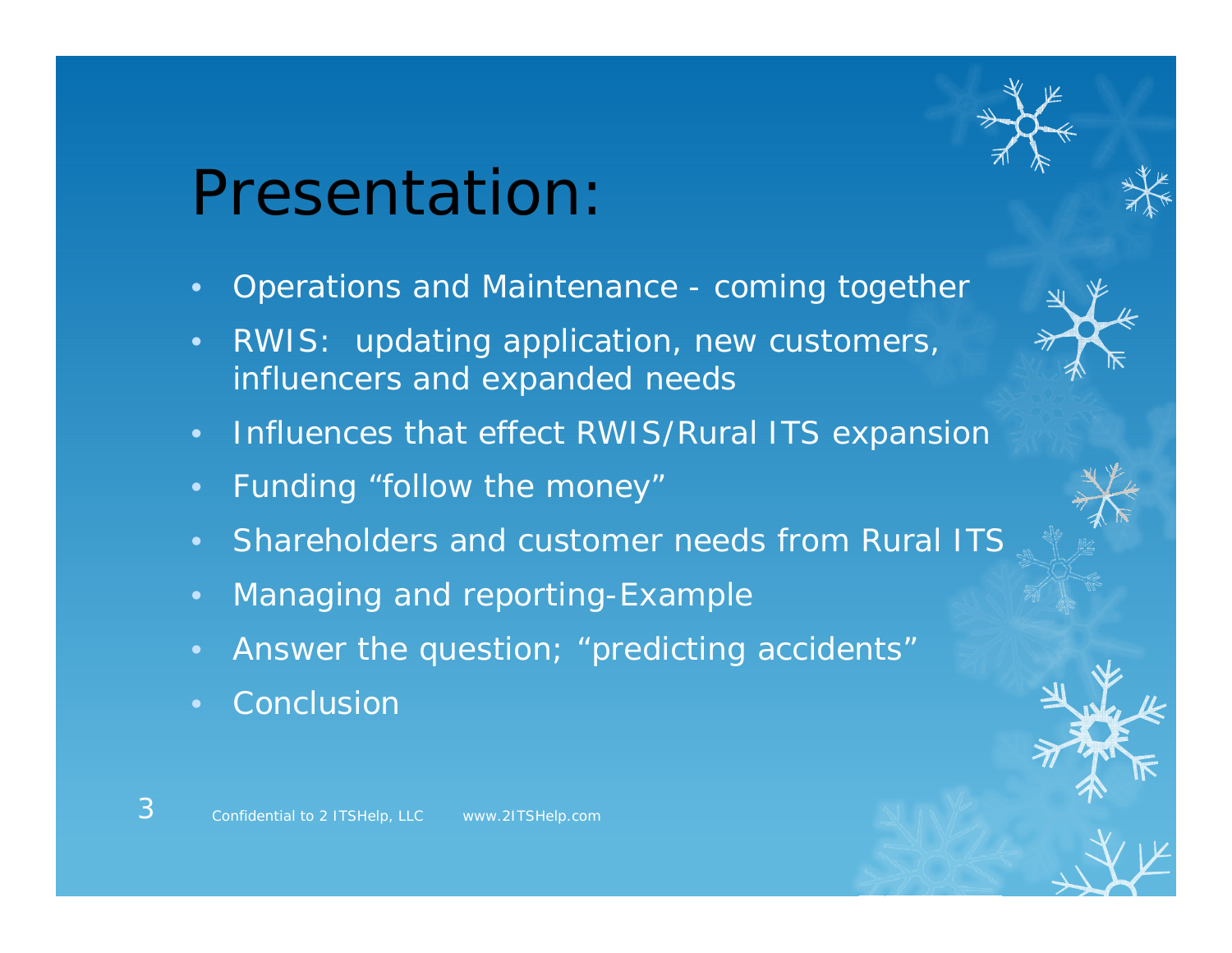#### The Current State of RWIS Application

- Upgrade of RPU
- Non-invasive devices
- Addition of 360 degree HD cameras
- "End of life" replacements
- "Specialized RWIS Deployments"
- Localized detection and command/control
- Program expansion

- Portable Applications
- Interoperability with ITS **Systems**

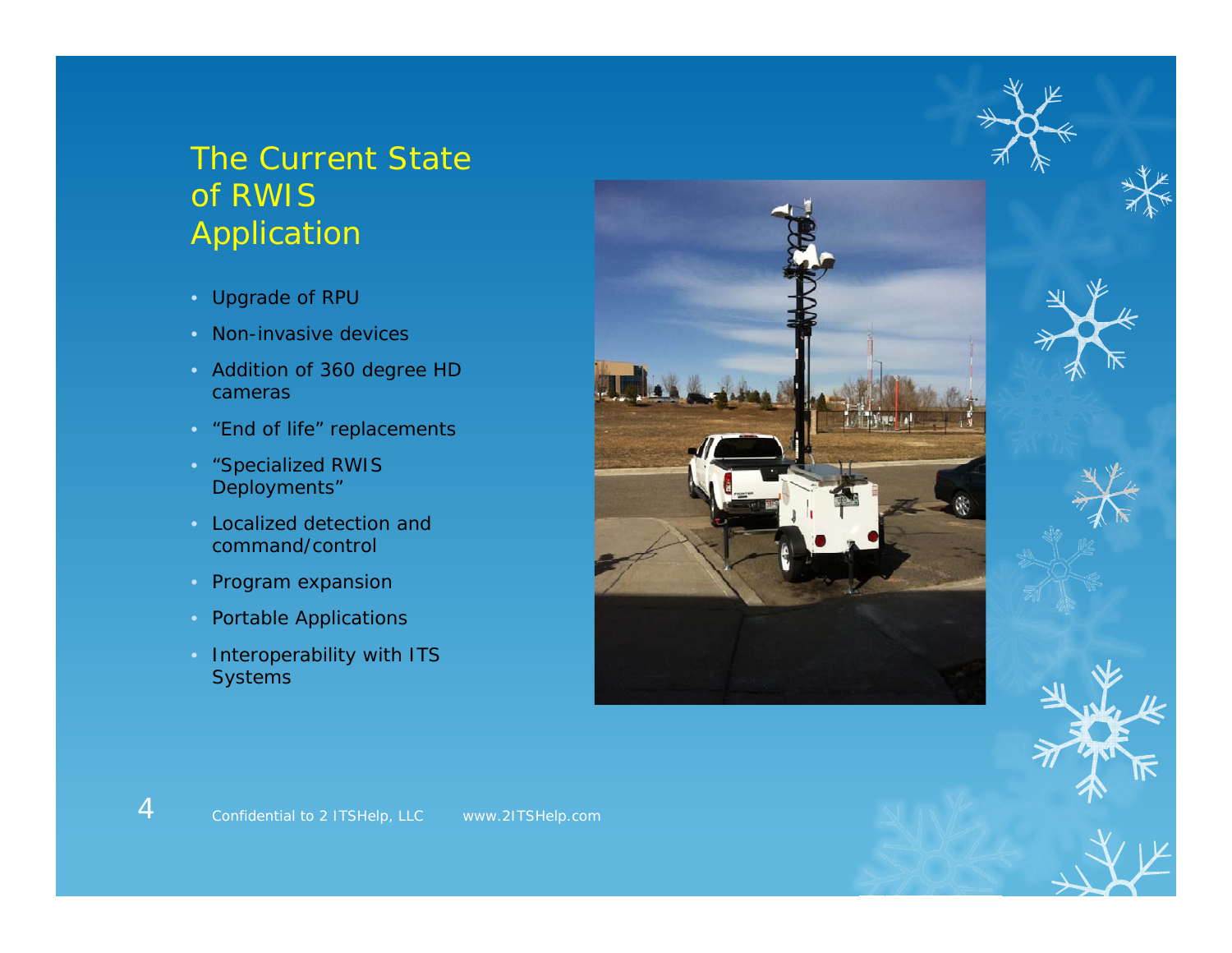### Operations and Maintenance: Defining a new partnership around RWIS and Rural ITS

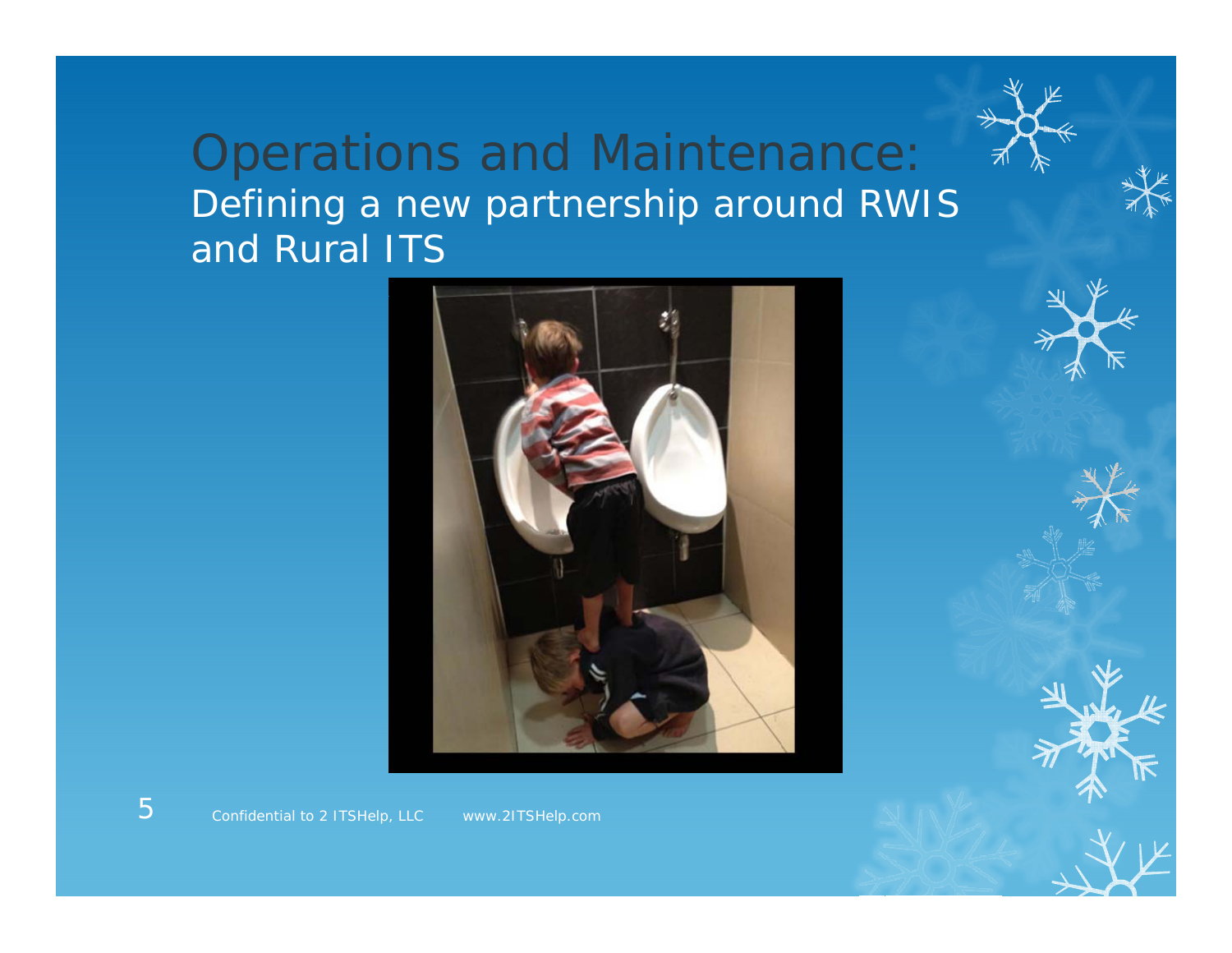#### Operations: Bringing us together

- Operations: Manage deployment, integration, interoperability
- Operations: ITS Application oversight
- Operations: Deployment and system maintenance
- Operations: Funding facilitator
- Operations: Understanding new ITS applications that were hosed elsewhere
- Operations: Responsible in part for finding money
- Operations: Responsible for educating their internal staff
- Operations Responsible to their new customers

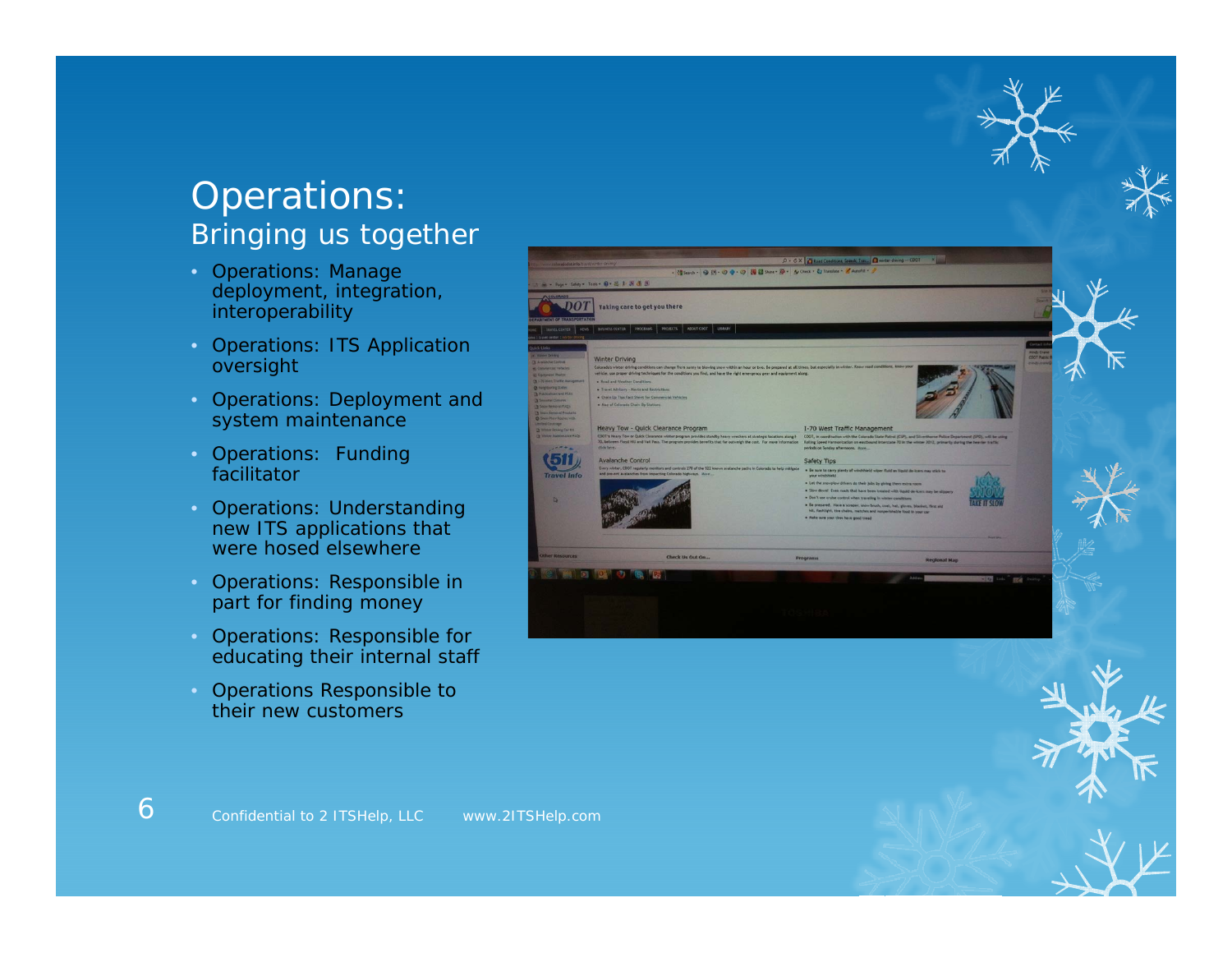#### Maintenance:Shift in ownership

- Maintenance: Original RWIS application owner
- Maintenance: Original system purchaser
- Maintenance: Now; Main customer for RWIS (operations)
- Maintenance: Educate Operations on the application
- Maintenance: Work with Operations to expand system and application (RWIS)
- Maintenance: Understand how operations will use their information
- Maintenance: Partner with operations

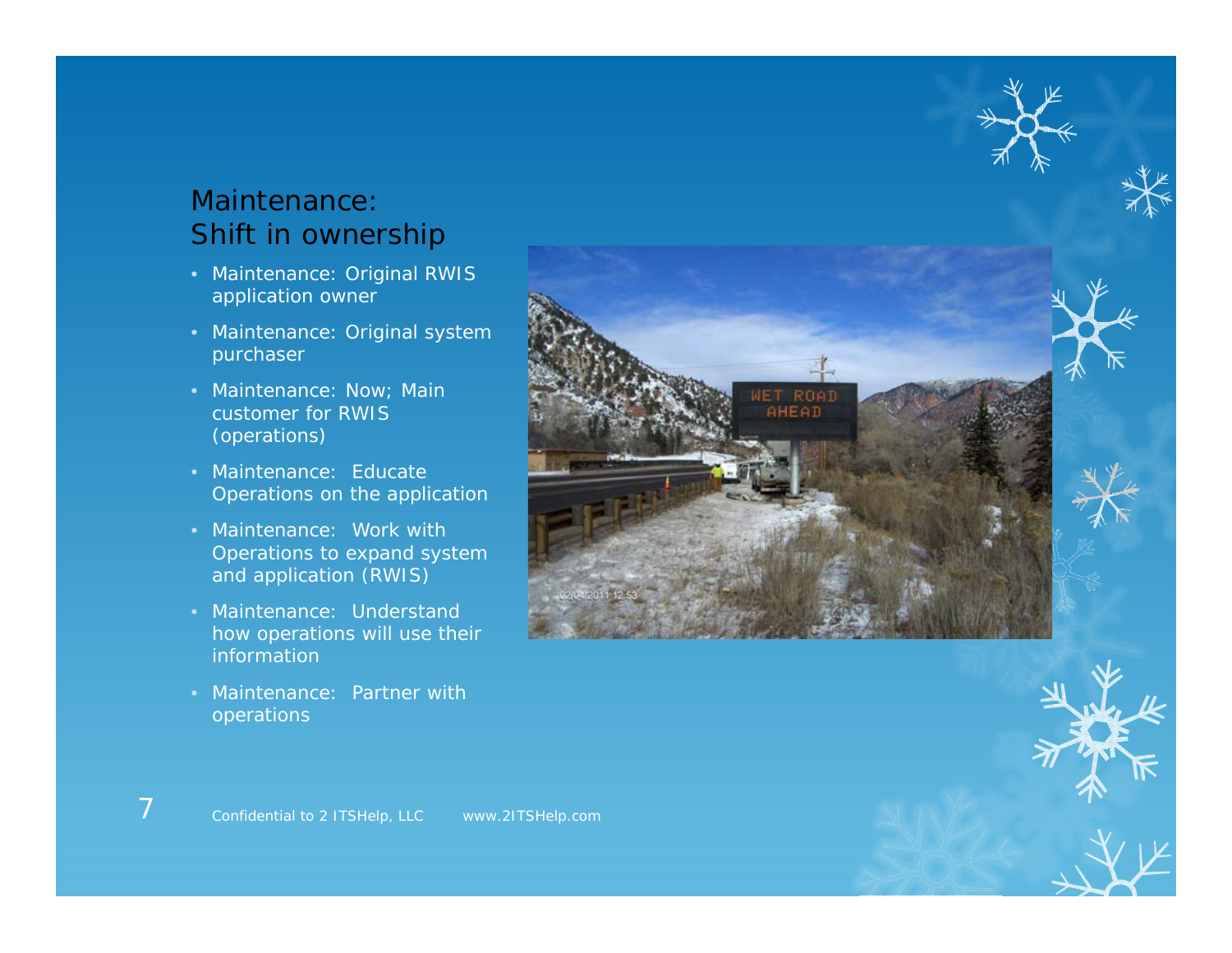## RWIS How each one uses data:

#### Operations:

- $\bullet$ Camera for verification
- **O** Camera for Incident Carriera for Filologist **of Communist Communist Communist Communist Communist Communist Communist Communist Co<br>Management**
- **O** Pavement Condition for **Traction**
- **O** Traction as impute into Traffic Control Devices
- **O** Pavement Conditions/reporting
- **O** Influence Trip Time (travel time)
- $\bullet$  General Traveler Information(Example; 511)
- $\bullet$ Overall ITS System

### Maintenance:

- $\bullet$ Traditional RWIS application
- $\bullet$
- O Maintenance Decision Support
- $\bullet$ Bridge Spray System (trigger)
- **O** CLARUS impute
- $\overline{\mathbf{o}}$ Rural Transportation Systems
- Ō Other Weather Systems

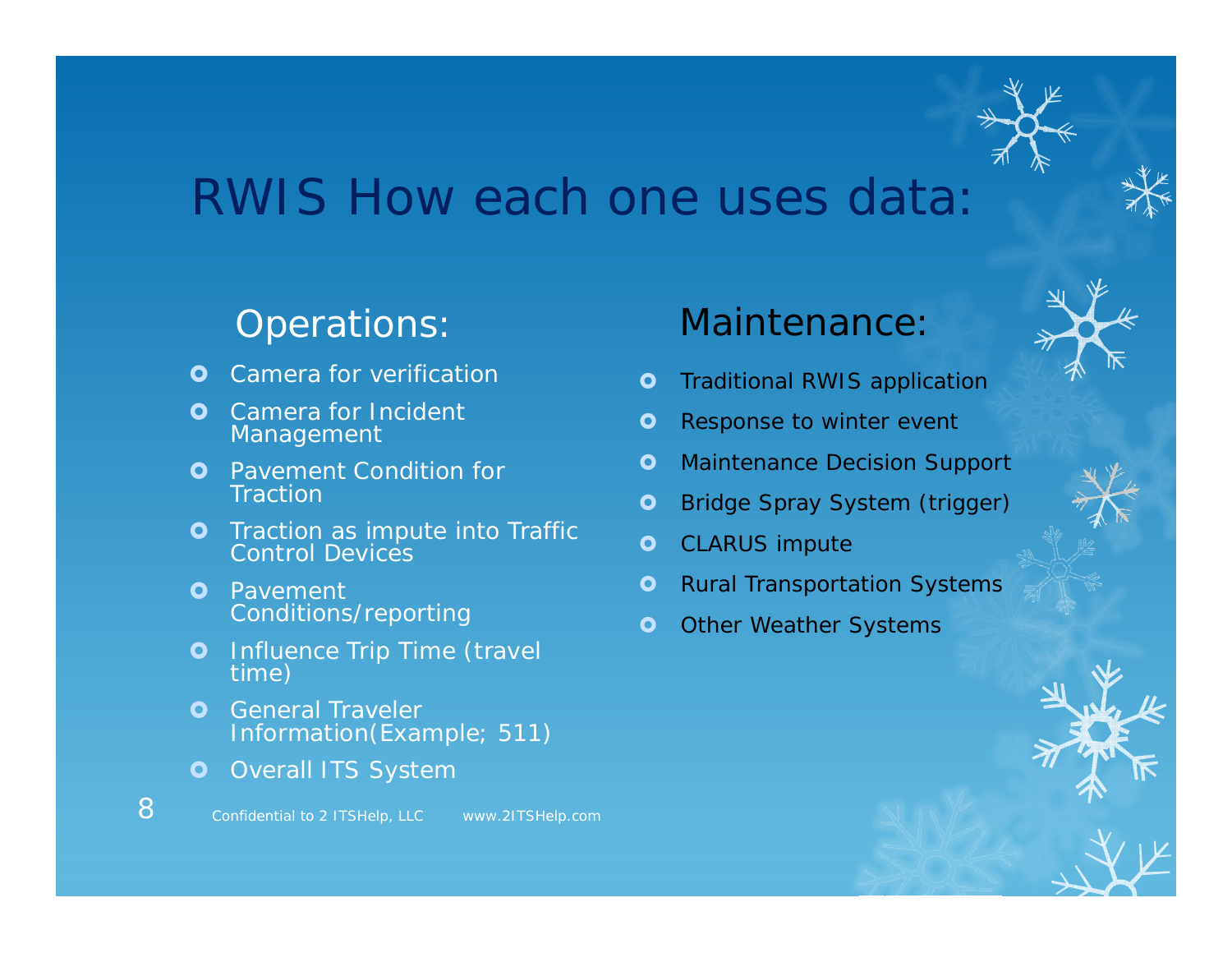#### Influences that effect Rural ITS expansion

- Communication and power issues drive expense of deployment up
- Competition for dollars from other needs, lack of budgets, funding
- Cooperative effort from larger group that can benefit from an expanded application/user effort
- Limited number of shareholders vs. other options for that funding
- Island system vs. integrated approach
- Not knowing your customers and their needs



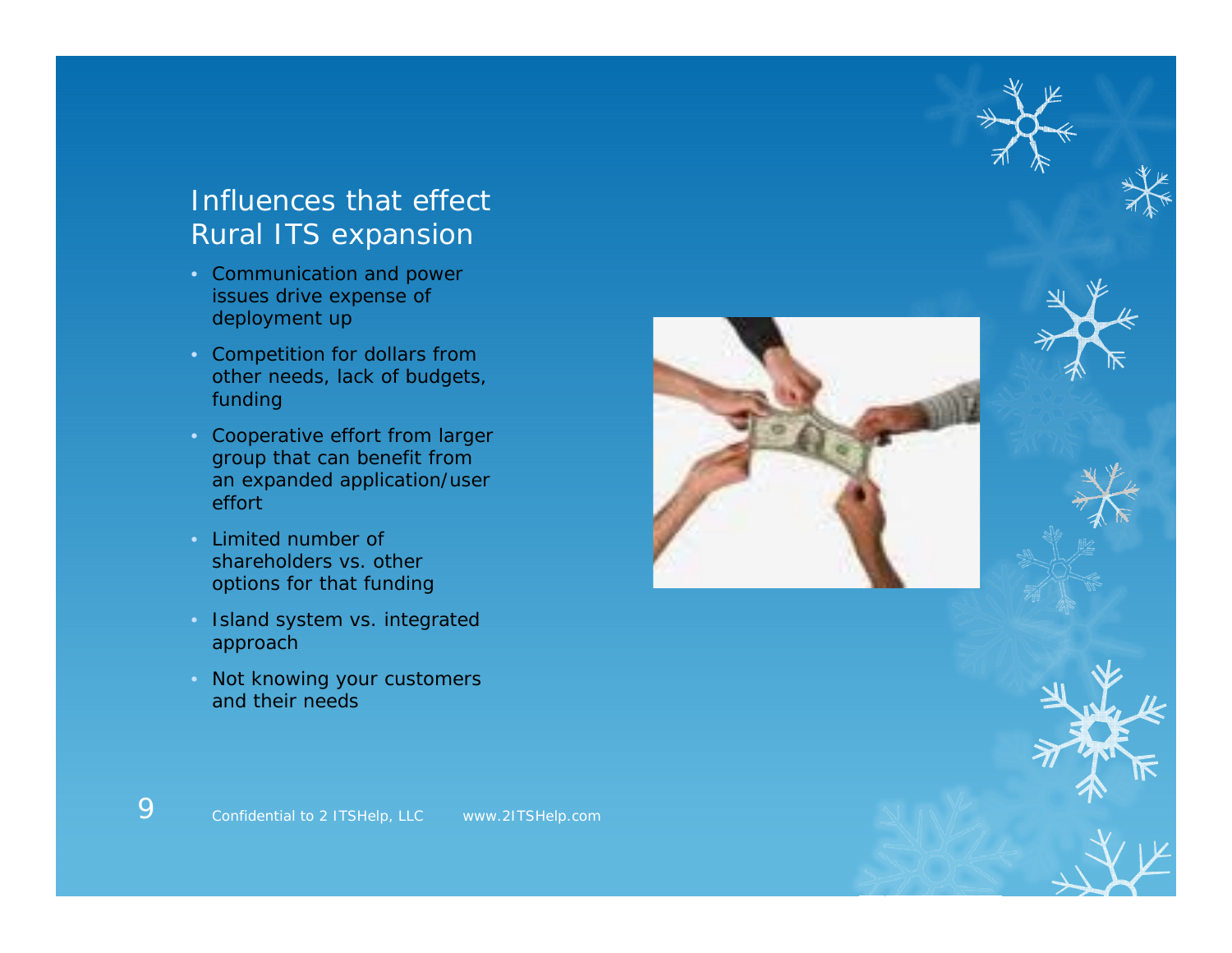### Follow the money-Funding

- Funding criteria is changing and criteria needs to benefit larger group
- Regional approach vs. single entity or application approach
- Simplified and focused response vs. complex and all inclusive
- Technology issues of MAP21
- Cooperation with funding source groups (COGs)
- Support and maintenance after deployment (costs)
- Think big

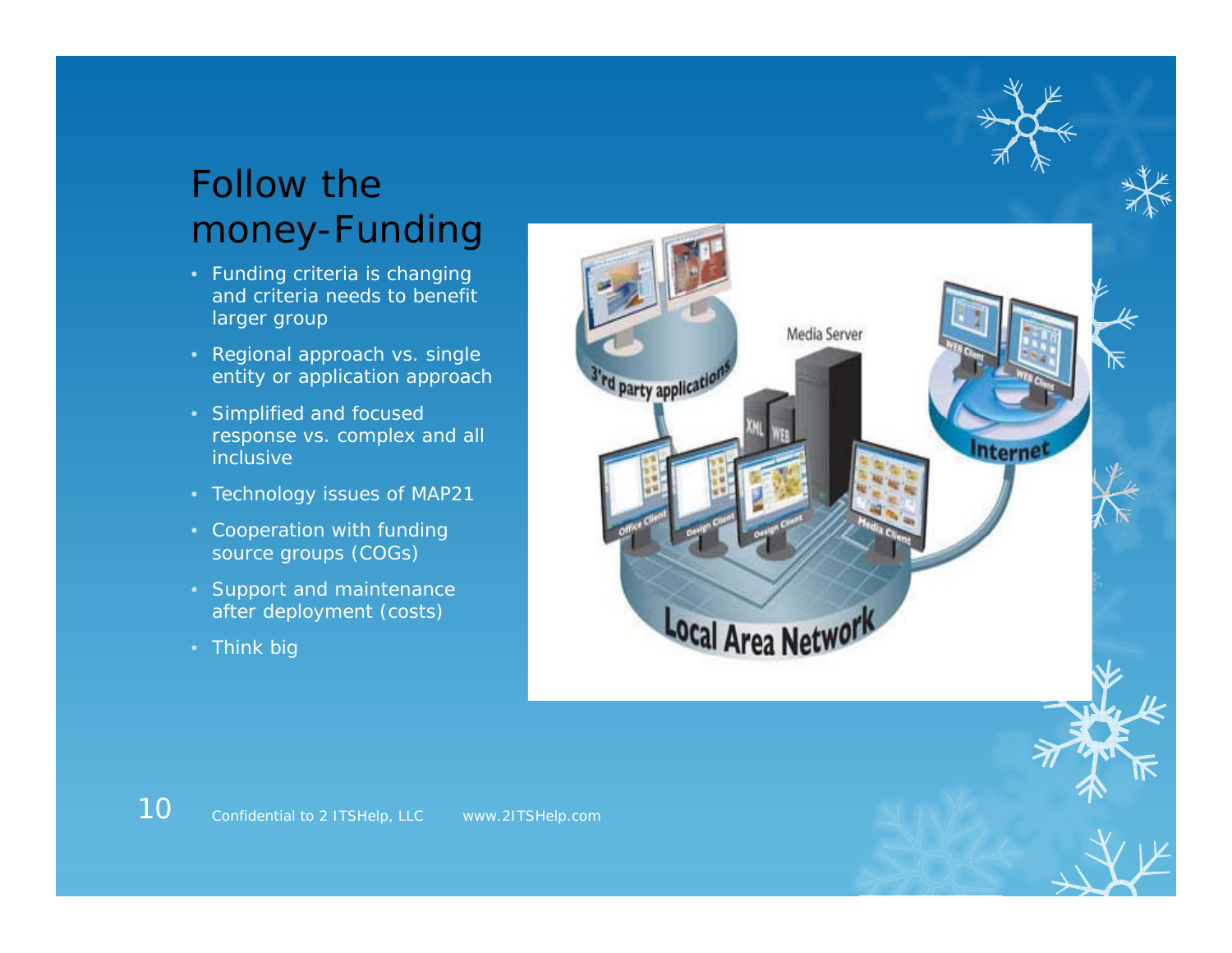# Example: Responding to a rural<sup>\*</sup> highway incident



Confidential to 2 ITSHelp, LLC www.2ITSHelp.com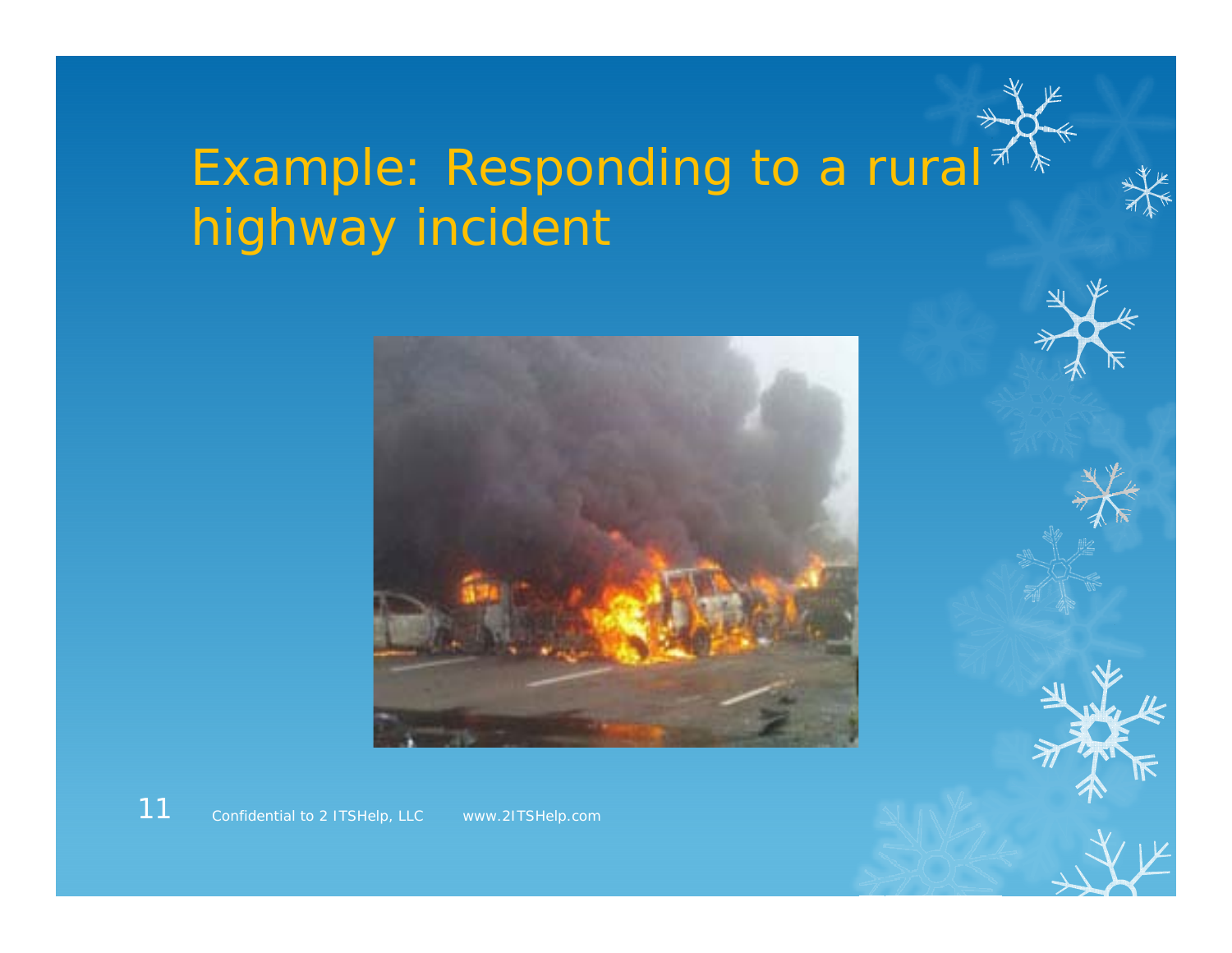### Shareholders

- Emergency responders/first responders
- Local/state law enforcement
- Rural hospitals
- Transportation and Emergency Management
- Homeland Security (in some cases)
- Military, Indian and other jurisdictions if incident is in or adjacent to their areas.
- Traveling Public
- Media (radio, TV, paper, etc.)
- On-call general contractors as response teams
- Rural transit
- Other response teams as identified by need





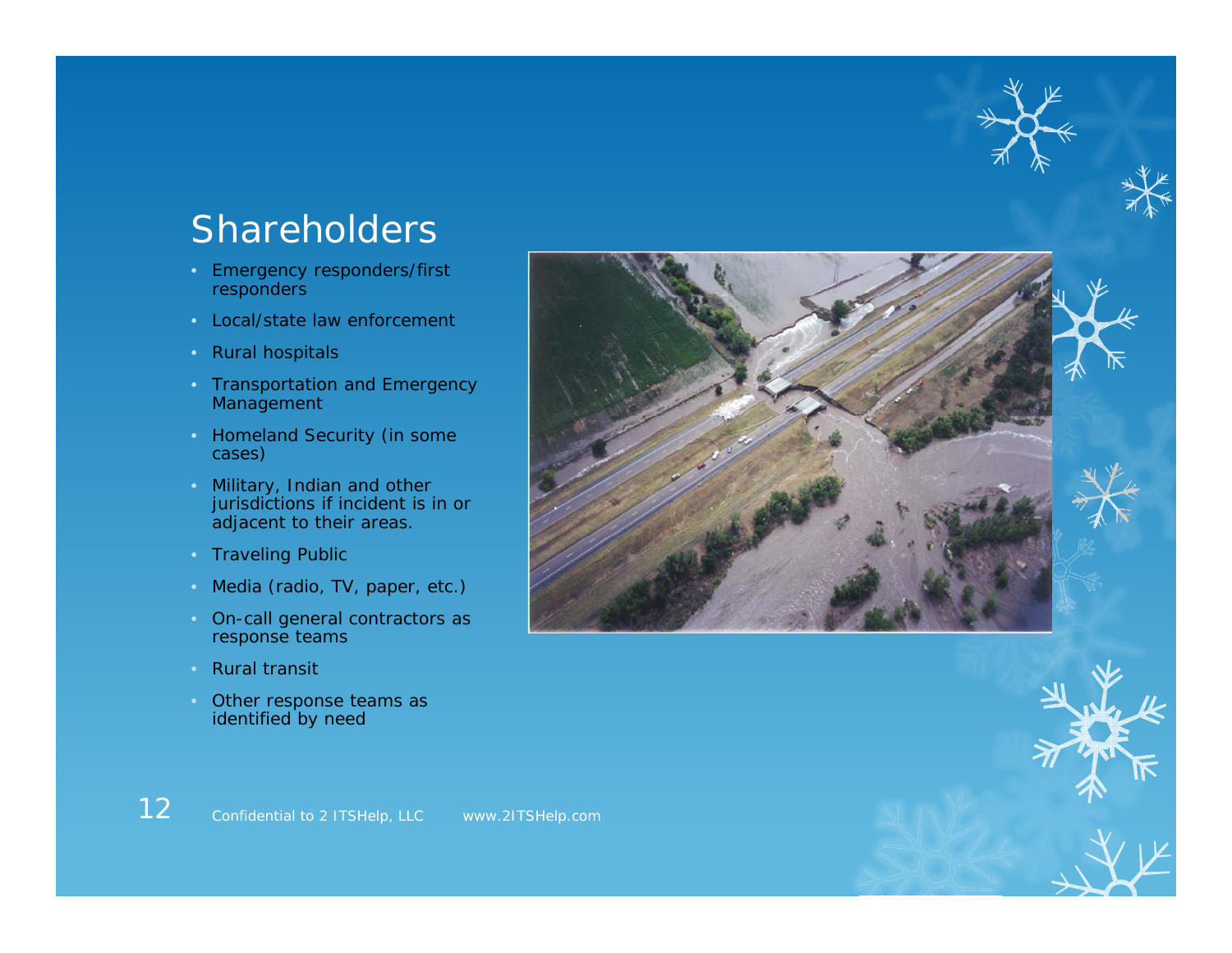## Uniting Island Systems for all purpose Command and Control

#### DN2K Technology Advantage

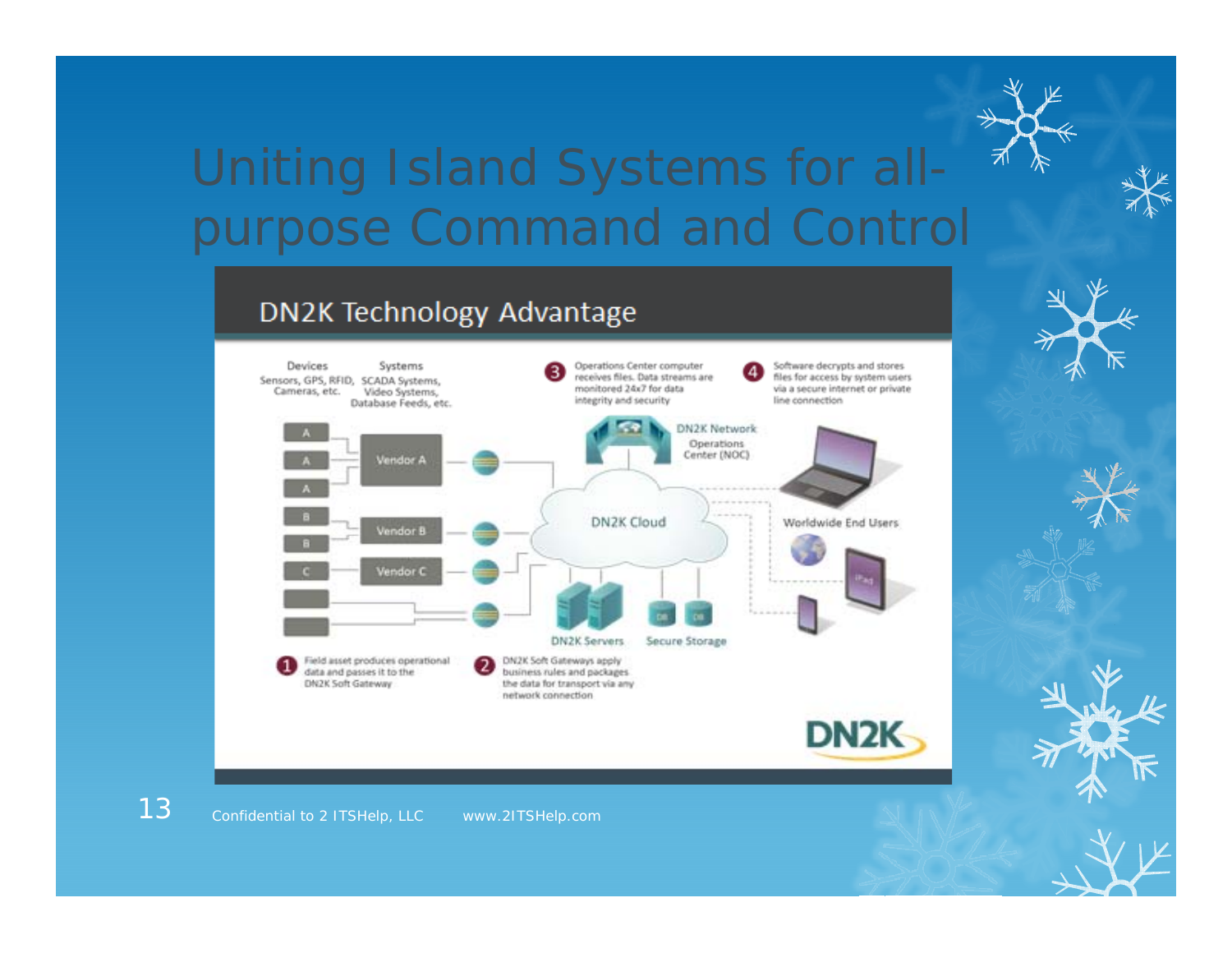## Question: Accident prediction?



Confidential to 2 ITSHelp, LLC www.2ITSHelp.com